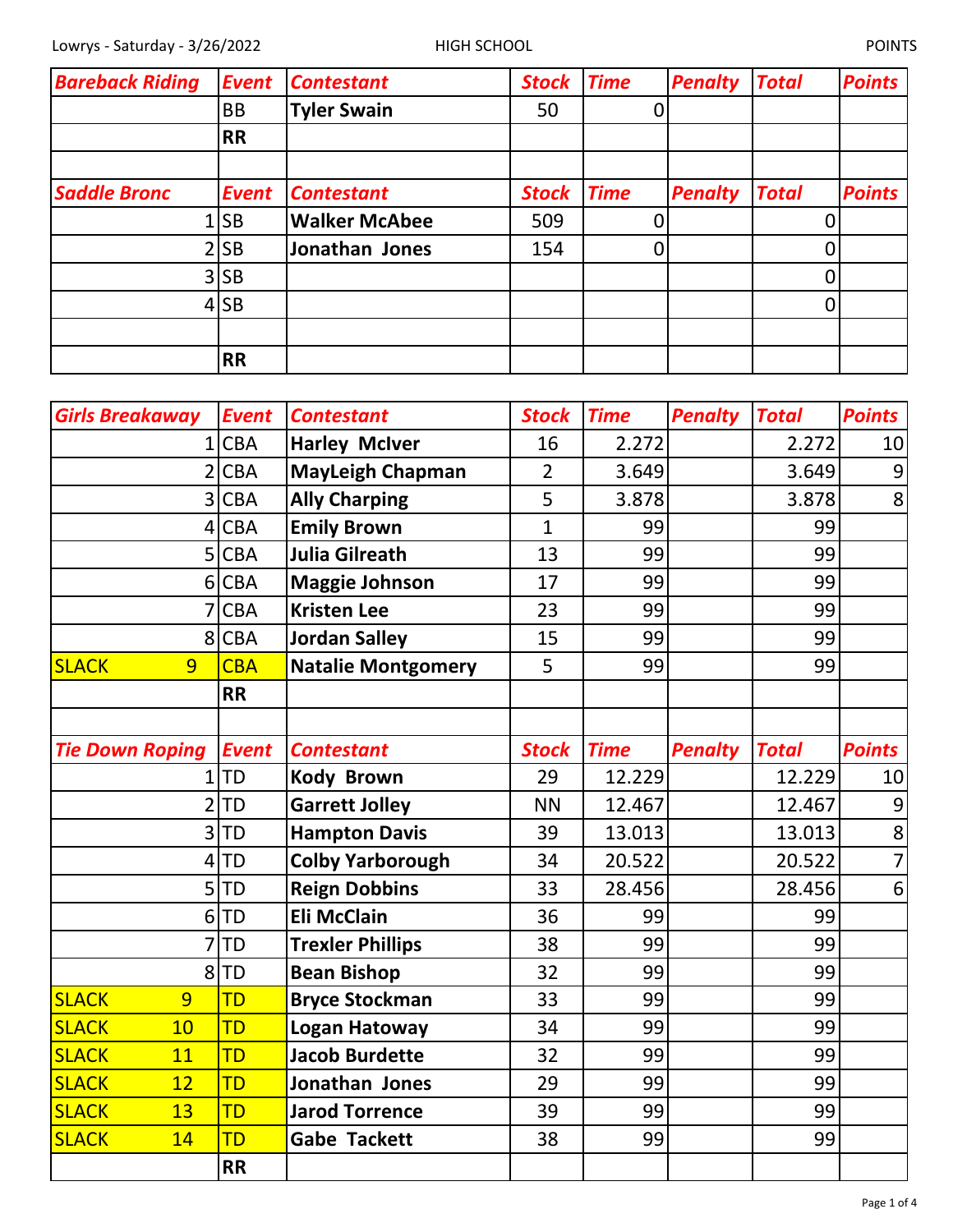| <b>Steer Wrestling</b> |                  | <b>Event Contestant</b> | <b>Stock Time</b> |       | <b>Penalty Total</b> |       | <b>Points</b>   |
|------------------------|------------------|-------------------------|-------------------|-------|----------------------|-------|-----------------|
|                        | $1$ SW           | <b>Reign Dobbins</b>    |                   | 5.303 |                      | 5.303 | 10 <sup>1</sup> |
|                        | 2 <sub>ISW</sub> | <b>Eli McClain</b>      | 97                | 99    |                      | 99    |                 |
|                        |                  |                         |                   |       |                      |       |                 |
|                        | <b>RR</b>        |                         |                   |       |                      |       |                 |

| <b>Cowgirls Barrel Ra Event</b> |                 | <b>Contestant</b>           | <b>Stock</b> | <b>Time</b> | <b>Penalty</b> | <b>Total</b> | <b>Points</b>  |
|---------------------------------|-----------------|-----------------------------|--------------|-------------|----------------|--------------|----------------|
|                                 | <b>CBR</b>      | <b>Dallas Cook</b>          |              | 15.252      |                | 15.252       | 10             |
|                                 | <b>CBR</b>      | <b>Keely Orr</b>            |              | 15.509      |                | 15.509       | 9              |
|                                 | <b>CBR</b><br>3 | <b>Emily Brown</b>          |              | 15.586      |                | 15.586       | 8              |
|                                 | <b>CBR</b><br>4 | Leigha Senchantixay         |              | 15.646      |                | 15.646       | 7              |
|                                 | <b>CBR</b><br>5 | <b>Madison Branton</b>      |              | 15.822      |                | 15.822       | 6              |
|                                 | <b>CBR</b><br>6 | <b>Matti McBride</b>        |              | 16.053      |                | 16.053       | 5              |
|                                 | <b>CBR</b>      | <b>Anna Claire Melton</b>   |              | 16.16       |                | 16.16        | 4              |
|                                 | <b>CBR</b><br>8 | Jadyn Abrams                |              | 16.17       |                | 16.17        | $\mathsf{3}$   |
| <b>SLACK</b><br>$\overline{9}$  | <b>CBR</b>      | <b>Maggie Johnson</b>       |              | 16.18       |                | 16.18        | $\overline{2}$ |
| <b>SLACK</b><br>10              | <b>CBR</b>      | <b>Julia Gilreath</b>       |              | 16.336      |                | 16.336       | $\mathbf 1$    |
| <b>SLACK</b><br>11              | <b>CBR</b>      | <b>Meredith Thompson</b>    |              | 16.349      |                | 16.349       |                |
| <b>SLACK</b><br>12              | <b>CBR</b>      | <b>Madi Stephenson</b>      |              | 16.426      |                | 16.426       |                |
| <b>SLACK</b><br>13              | <b>CBR</b>      | <b>Emma Grace Durden</b>    |              | 17.234      |                | 17.234       |                |
| <b>SLACK</b><br>14              | <b>CBR</b>      | <b>Emily Florence</b>       |              | 17.244      |                | 17.244       |                |
| <b>SLACK</b><br><b>15</b>       | <b>CBR</b>      | <b>Mckinley Strickland</b>  |              | 17.386      |                | 17.386       |                |
| <b>SLACK</b><br><b>16</b>       | <b>CBR</b>      | <b>Elizabeth Parks</b>      |              | 17.418      |                | 17.418       |                |
| <b>SLACK</b><br>17              | <b>CBR</b>      | <b>Blake Wooten</b>         |              | 17.676      |                | 17.676       |                |
| <b>SLACK</b><br>18              | <b>CBR</b>      | <b>Elizabeth Richardson</b> |              | 16.555      | 5              | 21.555       |                |
| <b>SLACK</b><br>19              | <b>CBR</b>      | <b>Natalie Montgomery</b>   |              | 16.64       | 5              | 21.64        |                |
| <b>SLACK</b><br>20              | <b>CBR</b>      | <b>Kristen Lee</b>          |              | 16.724      | 5              | 21.724       |                |
| <b>SLACK</b><br>21              | <b>CBR</b>      | <b>Alexis Redd</b>          |              | 18.201      | 5              | 23.201       |                |
| <b>SLACK</b><br>22              | <b>CBR</b>      | <b>Harley McIver</b>        |              | 23.686      |                | 23.686       |                |
| <b>SLACK</b><br>23              | <b>CBR</b>      | <b>Chloe Dickey</b>         |              | 99          |                | 99           |                |
| <b>SLACK</b><br>24              | <b>CBR</b>      | <b>Kailyn Stasney</b>       |              | 99          |                | 99           |                |
| <b>SLACK</b><br>25              | <b>CBR</b>      | Danni Spires - D/O          |              | 99          |                | 99           |                |
|                                 |                 |                             |              |             |                |              |                |
| <b>Cowgirls Pole BendEvent</b>  |                 | <b>Contestant</b>           | <b>Stock</b> | <b>Time</b> | <b>Penalty</b> | <b>Total</b> | <b>Points</b>  |
|                                 | PB              | <b>Julia Gilreath</b>       |              | 22.438      |                | 22.438       | 10             |
|                                 | PB<br>2         | <b>Madi Stephenson</b>      |              | 22.528      |                | 22.528       | 9              |
|                                 | PB<br>3         | <b>Dallas Cook</b>          |              | 22.607      |                | 22.607       | $\bf 8$        |
|                                 | PB<br>4         | <b>Harley McIver</b>        |              | 22.937      |                | 22.937       | $\overline{7}$ |
|                                 | $5$ PB          | <b>Meredith Thompson</b>    |              | 23.669      |                | 23.669       | $6 \mid$       |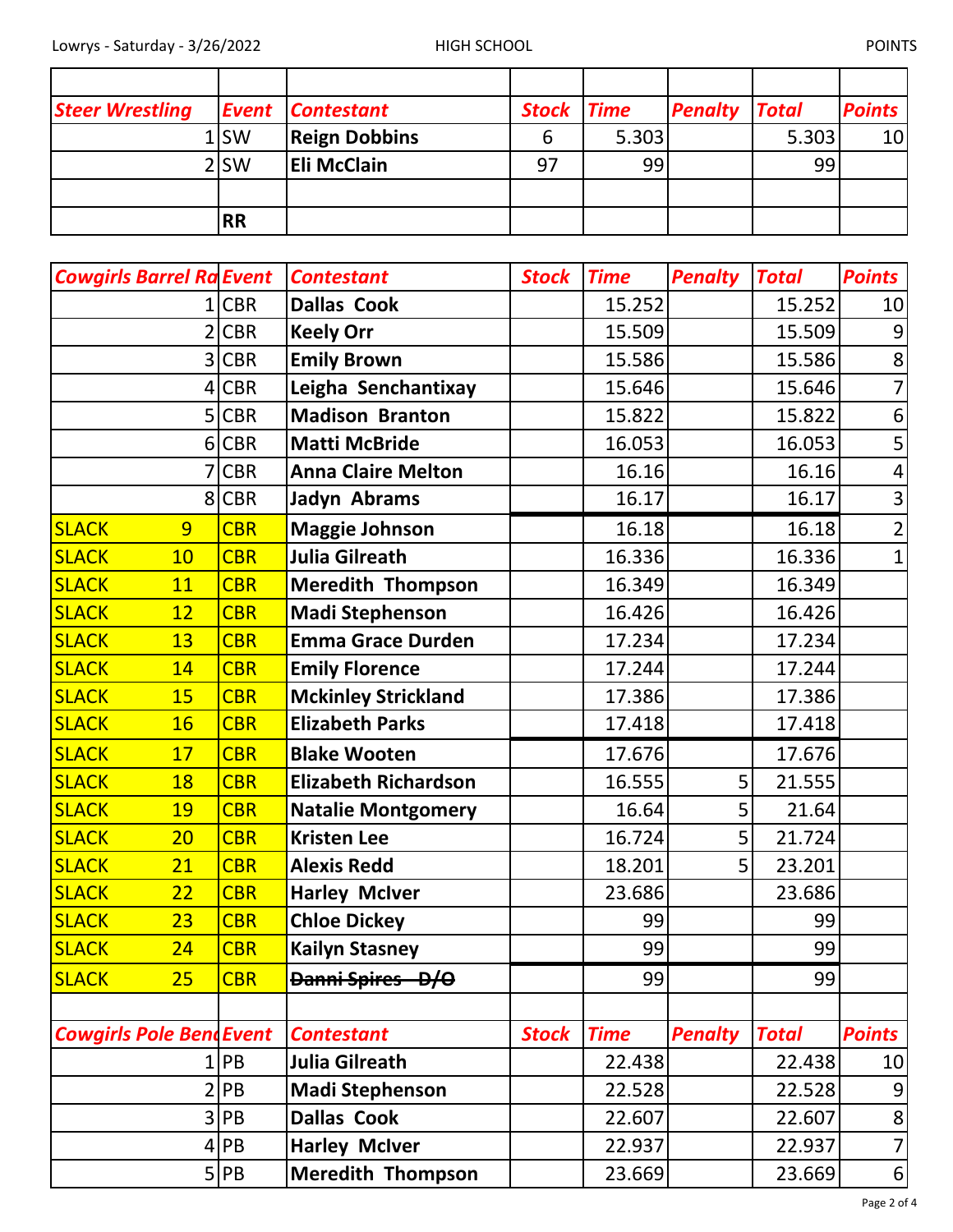|                              | 6        | PB                     | <b>Elizabeth Richardson</b>              |              | 24.969      |                | 24.969       | 5              |
|------------------------------|----------|------------------------|------------------------------------------|--------------|-------------|----------------|--------------|----------------|
|                              |          | PB                     | <b>Natalie Montgomery</b>                |              | 24.978      |                | 24.978       | 4              |
|                              | 8        | PB                     | <b>Emily Florence</b>                    |              | 26.589      |                | 26.589       | 3              |
| <b>SLACK</b>                 | 9        | <b>PB</b>              | <b>Kristen Lee</b>                       |              | 21.968      | 5              | 26.968       | $\overline{2}$ |
| <b>SLACK</b>                 | 10       | PB                     | <b>Maggie Johnson</b>                    |              | 22.357      | 5              | 27.357       | $\mathbf{1}$   |
| <b>SLACK</b>                 | 11       | <b>PB</b>              | <b>Emily Brown</b>                       |              | 22.805      | 5              | 27.805       |                |
| <b>SLACK</b>                 | 12       | PB                     | Jadyn Abrams                             |              | 22.851      | 5              | 27.851       |                |
| <b>SLACK</b>                 | 13       | <b>PB</b>              | <b>Keely Orr</b>                         |              | 23.114      | 5              | 28.114       |                |
| <b>SLACK</b>                 | 14       | <b>PB</b>              | <b>Emma Grace Durden</b>                 |              | 24.089      | 5              | 29.089       |                |
| <b>SLACK</b>                 | 15       | <b>PB</b>              | <b>Anna Claire Melton</b>                |              | 99          |                | 99           |                |
| <b>SLACK</b>                 | 16       | <b>PB</b>              | Danni Spires - D/O                       |              | 99          |                | 99           |                |
| <b>SLACK</b>                 | 17       | <b>PB</b>              | <b>Madison Branton</b>                   |              | 99          |                | 99           |                |
| <b>SLACK</b>                 | 18       | <b>PB</b>              | <b>Blake Wooten</b>                      |              | 99          |                | 99           |                |
| <b>SLACK</b>                 | 19       | PB                     | <b>Matti McBride</b>                     |              | 99          |                | 99           |                |
| <b>SLACK</b>                 | 20       | <b>PB</b>              | <b>Alexis Redd</b>                       |              | 99          |                | 99           |                |
| <b>SLACK</b>                 | 21       | PB                     | <b>Mckinley Strickland</b>               |              | 99          |                | 99           |                |
| <b>SLACK</b>                 | 22       | <b>PB</b>              | Leigha Senchantixay                      |              | 99          |                | 99           |                |
|                              |          |                        |                                          |              |             |                |              |                |
| <b>Team Roping</b>           |          | <b>Event</b>           | <b>Contestant</b>                        | <b>Stock</b> | <b>Time</b> | <b>Penalty</b> | <b>Total</b> | <b>Points</b>  |
|                              |          |                        |                                          |              |             |                |              |                |
|                              | 1        | <b>TR</b>              | <b>Garrett Jolley</b>                    | 9            | 7.824       | 5              | 12.824       | 10             |
|                              |          | TR                     | <b>Hampton Davis</b>                     |              | 7.824       | 5              | 12.824       | 10             |
|                              |          | <b>TR</b>              | <b>Reign Dobbins</b>                     | 113          | 10.954      | 5              | 15.954       | 9              |
|                              |          | <b>TR</b>              | <b>Colby Yarborough</b>                  |              | 10.954      | 5              | 15.954       | 9              |
|                              |          | $3$ TR                 | <b>Logan Hatoway</b>                     | <b>NN</b>    | 12.345      | 5              | 17.345       | 8              |
|                              |          | 3 TR                   | <b>Jonathan Jones</b>                    |              | 12.345      | 5              | 17.345       | 8              |
|                              |          | $4$ TR                 | <b>Bryce Stockman</b>                    | 29           | 25.174      | 5 <sup>1</sup> | 30.174       | $\overline{7}$ |
|                              |          | $4$ TR                 | <b>Lessie Freeman</b>                    |              | 25.174      | 5 <sup>1</sup> | 30.174       | $\overline{7}$ |
|                              |          | 5 TR                   | <b>Kristen Lee</b>                       | 36W          | 99          |                | 99           |                |
|                              |          | 5 TR                   | <b>Ross Price</b>                        |              | 99          | $\mathbf 0$    | 99           |                |
|                              |          | $6$ TR                 | <b>Maggie Johnson</b>                    | 36Y          | 99          |                | 99           |                |
|                              |          | $6$ TR                 | <b>Jacob Helms</b>                       |              | 99          | $\mathbf 0$    | 99           |                |
|                              |          | 7 TR                   | <b>Ty Faulkenberry</b>                   | 57           | 99          |                | 99           |                |
|                              |          | 7 TR                   | <b>Trexler Phillips</b>                  |              | 99          | $\mathbf 0$    | 99           |                |
|                              |          | $8$ TR                 | <b>DP-Ty Faulkenberry</b>                | 50           | 99          |                | 99           |                |
|                              |          | $8$ TR                 | <b>Dylan White</b>                       |              | 99          | 0              | 99           |                |
| <b>SLACK</b>                 | 9        | <b>TR</b>              | <b>Colby Bell</b>                        | <b>NN</b>    | 99          |                | 99           |                |
| <b>SLACK</b>                 | 9        | <b>TR</b>              | <b>Eli McClain</b>                       |              | 99          | $\pmb{0}$      | 99           |                |
| <b>SLACK</b><br><b>SLACK</b> | 10<br>10 | <b>TR</b><br><b>TR</b> | <b>Emily Brown</b><br><b>Bean Bishop</b> | 29           | 99<br>99    | 0              | 99<br>99     |                |